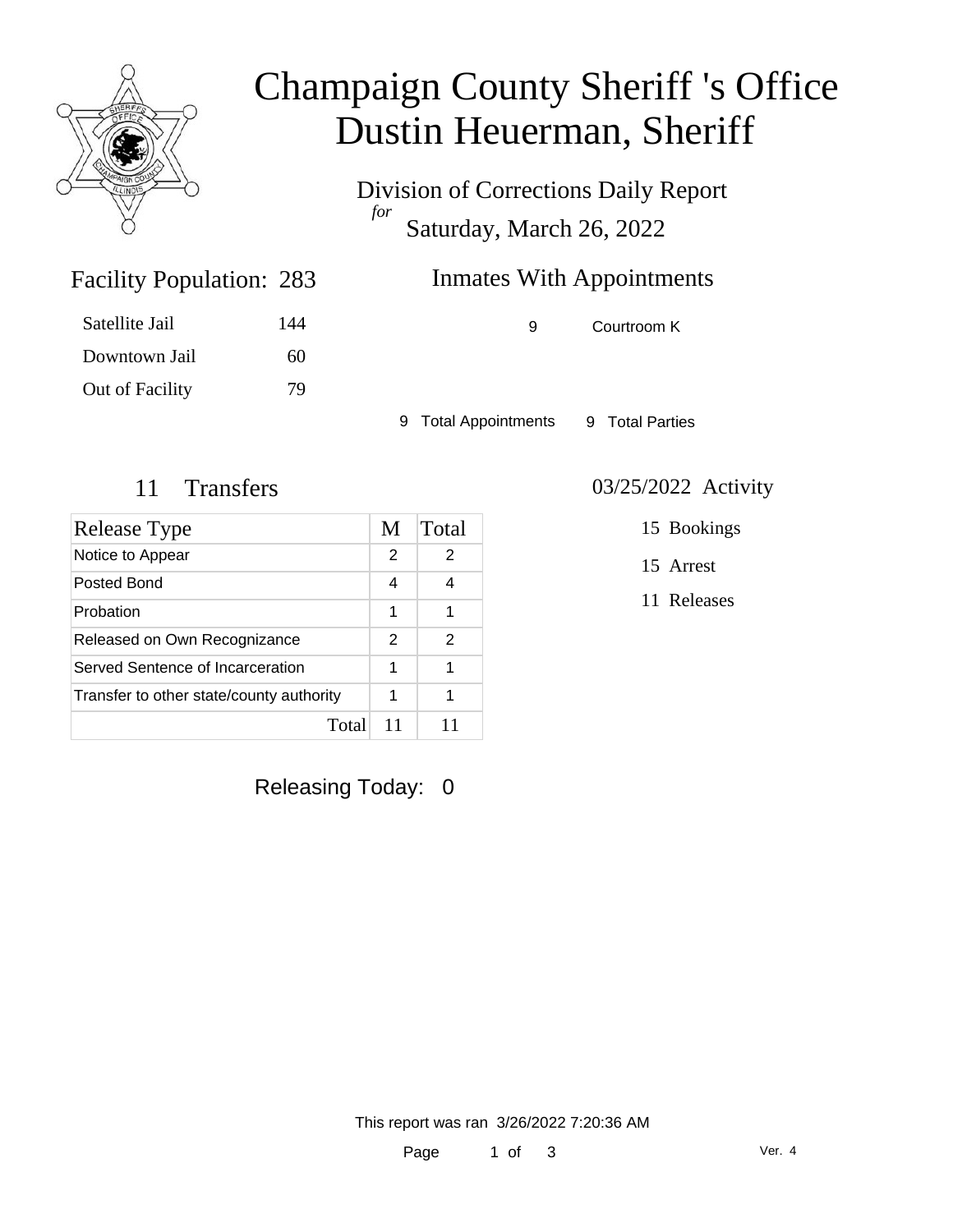

# Champaign County Sheriff 's Office Dustin Heuerman, Sheriff

Division of Corrections Daily Report *for* Saturday, March 26, 2022

#### Custody Status Count

- Electronic Home Dentention 9
	- Felony Arraignment 12
	- Felony Pre-Sentence 6
		- Felony Pre-Trial 218
	- Felony Pre-Trial DUI 5
	- Felony Sentenced CCSO 4
	- Felony Sentenced IDOC 14
		- Hold Other 1
		- Hold Sentenced IDOC 1
	- Misdemeanor Arraignment 5
		- Misdemeanor Pre-Trial 4
			- Petition to Revoke 1
			- Remanded to DHS 2
			- Traffic Arraignment 1
				- Total 283

This report was ran 3/26/2022 7:20:36 AM